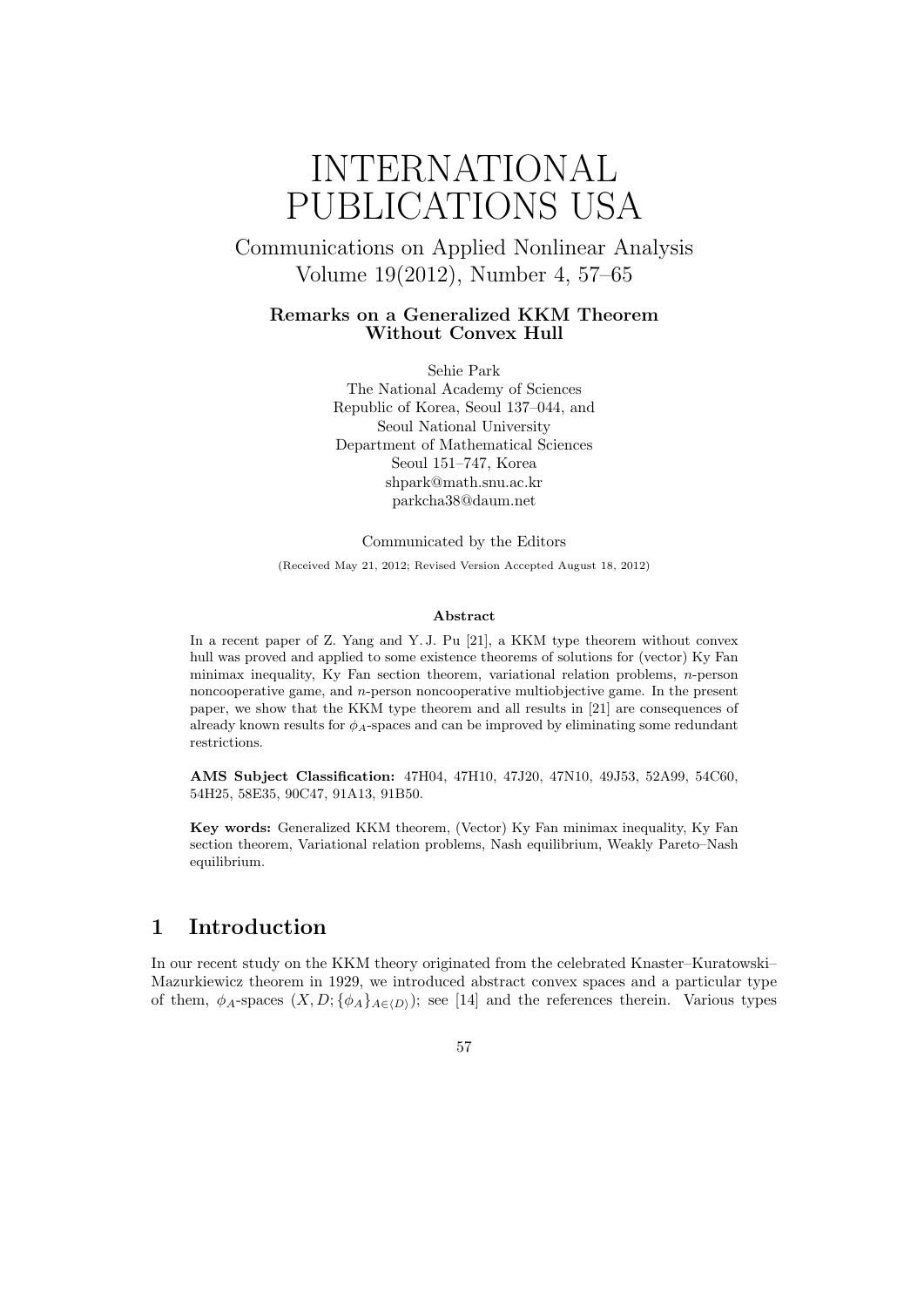of generalized KKM maps on  $\phi_A$ -spaces are simply KKM maps on abstract convex spaces. Therefore, our abstract convex space theory can be applied to various types of *ϕA*-spaces. As such examples, we obtain KKM type theorems and a very general fixed point theorem on  $\phi_A$ -spaces in [8].

Motivated and inspired by the earlier research works on the KKM theory, in a recent paper [21], Yang and Pu introduced a new KKM map and proved a generalized KKM theorem without convex hull. As applications, some existence theorems of solutions for (vector) Ky Fan minimax inequality, Ky Fan section theorem, variational relation problems, *n*-person noncooperative game, and *n*-person noncooperative multiobjective game are obtained in [21] under some redundant restrictions. These results might misguide the readers.

In the present paper, in order to prevent such misdirect, we show that the KKM type theorem and all results in [21] are consequences of already known results for  $\phi_A$ -spaces and can be improved by eliminating some redundant restrictions.

# **2 Preliminaries**

A multimap  $F: X \to 2^Y$  is a function from a set *X* into the power set of *Y* and  $F^-: Y \to 2^X$ is defined by  $F^-(y) := \{x \in X \mid y \in F(x)\}\$  for  $y \in Y$ . Multimaps are also called simply maps. Let

$$
\Delta_n := \{(\lambda_0, \dots, \lambda_n) \in \mathbb{R}^{n+1} \mid \sum_{i=0}^n \lambda_i = 1, \lambda_i \ge 0\}
$$

be the *n*-simplex.

The following is the origin of the KKM theory; see [6,7].

**The KKM Theorem.** Let D be the set of vertices of an *n*-simplex  $\Delta_n$  and  $G: D \to 2^{\Delta_n}$ *be a KKM map* (*that is,* co  $A \subset G(A)$  *for each*  $A \subset D$ ) *with closed* [*resp., open*] *values. Then*  $\bigcap_{z \in D} G(z) \neq \emptyset$ .

Let  $\langle D \rangle$  denote the set of all nonempty finite subsets of a set *D*. Recall the following in [9-11,13-19]:

**Definition.** An *abstract convex space*  $(E, D; \Gamma)$  consists of a topological space  $E$ , a nonempty set *D*, and a multimap  $\Gamma : \langle D \rangle \to 2^E$  with nonempty values  $\Gamma_A := \Gamma(A)$  for  $A \in \langle D \rangle$ .

For any  $D' \subset D$ , the  $\Gamma$ -*convex hull* of  $D'$  is denoted and defined by

$$
\mathrm{co}_{\Gamma} D' := \bigcup \{ \Gamma_A \mid A \in \langle D' \rangle \} \subset E.
$$

A subset *X* of *E* is called a  $\Gamma$ -*convex subset* of  $(E, D; \Gamma)$  relative to  $D'$  if for any  $N \in \langle D' \rangle$ , we have  $\Gamma_N \subset X$ ; that is,  $\text{co}_{\Gamma} D' \subset X$ .

When  $D \subset E$ , the space is denoted by  $(E \supset D; \Gamma)$ . In such case, a subset *X* of *E* is said to be  $\Gamma$ -*convex* if  $\text{co}_{\Gamma}(X \cap D) \subset X$ ; in other words, X is  $\Gamma$ -convex relative to  $D' := X \cap D$ . In case  $E = D$ , let  $(E; \Gamma) := (E, E; \Gamma)$ .

**Example.** Typical examples of abstract convex spaces are convexity spaces, convex spaces, H-spaces, G-convex spaces, *ϕA*-spaces, KKM spaces, partial KKM spaces and numerous examples of them; see [14] and references therein. We need the following: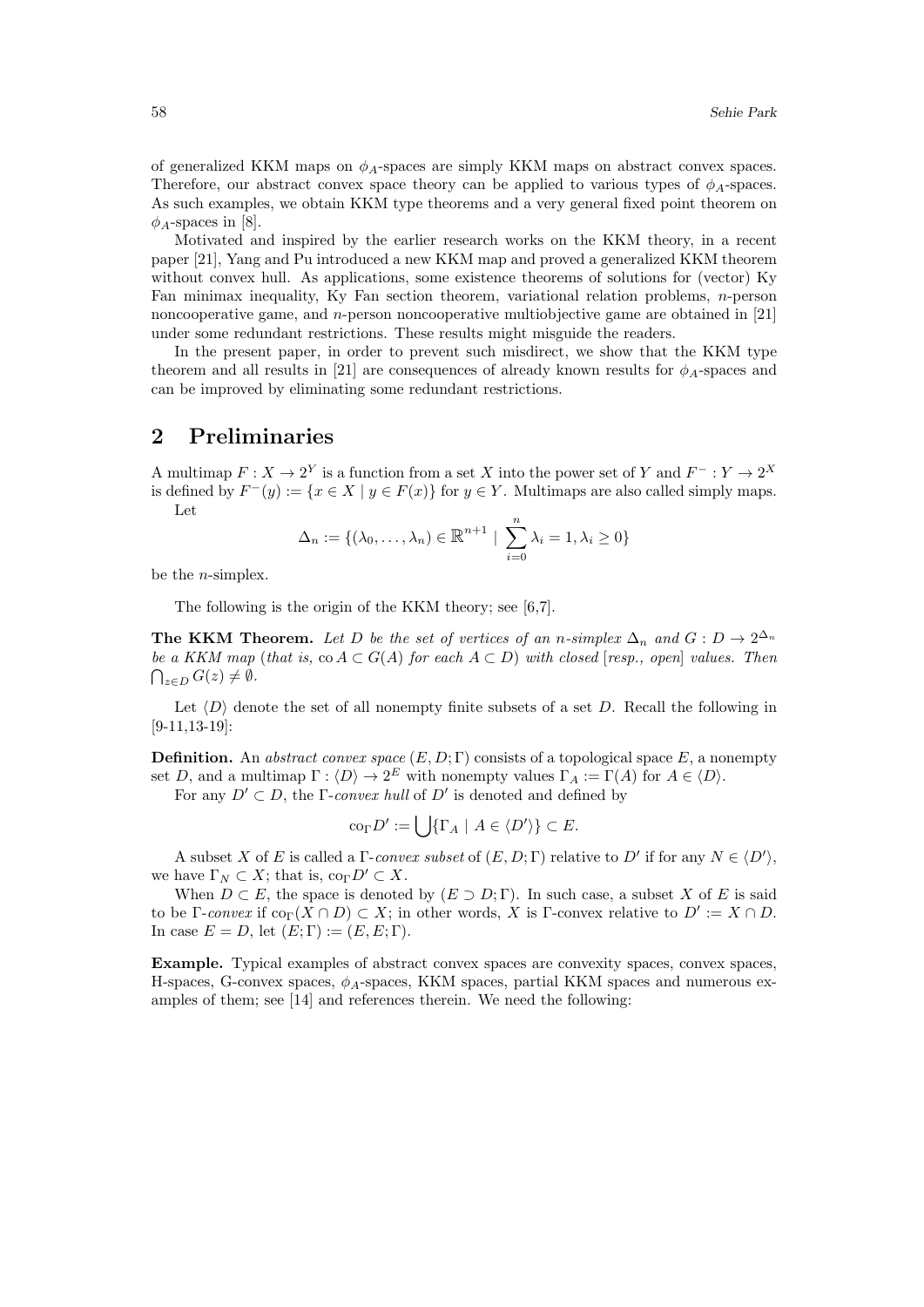**Definition.** A *generalized convex space* or a G-*convex space* (*X, D*; Γ) due to Park consists of a topological space *X*, a nonempty set *D*, and a multimap  $\Gamma : \langle D \rangle \to 2^X$  such that for each  $A \in \langle D \rangle$  with the cardinality  $|A| = n + 1$ , there exists a continuous function  $\phi_A : \Delta_n \to \Gamma(A)$ such that  $J \in \langle A \rangle$  implies  $\phi_A(\Delta_J) \subset \Gamma(J)$ .

Here,  $\Delta_n$  has the vertices  $\{e_i\}_{i=0}^n$  and  $\Delta_J$  is the face of  $\Delta_n$  corresponding to  $J \in \langle A \rangle$ ; that is, if  $A = \{a_0, a_1, \ldots, a_n\}$  and  $J = \{a_{i_0}, a_{i_1}, \ldots, a_{i_k}\} \subset A$ , then  $\Delta_J = \text{co}\{e_{i_0}, e_{i_1}, \ldots, e_{i_k}\}.$ For details, see the references in [12].

**Definition.** A *space having a family*  $\{\phi_A\}_{A \in \langle D \rangle}$  or simply a  $\phi_A$ -*space* 

$$
(X,D;\{\phi_A\}_{A\in\langle D\rangle})
$$

consists of a topological space  $X$ , a nonempty set  $D$ , and a family of continuous functions  $\phi_A : \Delta_n \to X$  (that is, singular *n*-simplexes) for  $A \in \langle D \rangle$  with  $|A| = n + 1$ .

**Example.** Known examples of  $\phi_A$ -spaces are given in [8,14].

**Definition.** Let  $(E, D; \Gamma)$  be an abstract convex space. If a map  $G: D \to 2^E$  satisfies

$$
\Gamma_A \subset G(A) := \bigcup_{y \in A} G(y) \quad \text{for all } A \in \langle D \rangle,
$$

then *G* is called a *KKM map*.

**Example.** (1) Let *X* be a nonempty subset of a topological vector space *E*. A multimap *F* :  $X \to 2^{\overline{E}}$  is a KKM map if  $\text{co } \{x_1, \ldots, x_n\} \subset \bigcup_{i=1}^n \overline{F}(x_i)$  for each finite subset  $\{x_1, \ldots, x_n\} \subset$ *X*.

(2) [12] For a  $\phi_A$ -space  $(X, D; {\phi_A}_{A \in (D)})$ , any map  $T: D \to 2^X$  satisfying

$$
\phi_A(\Delta_J) \subset T(J)
$$
 for each  $A \in \langle D \rangle$  and  $J \in \langle A \rangle$ 

is a KKM map on some G-convex space  $(X, D; \Gamma)$ .

(3) [21] Let *X* be a nonempty subset of a (Hausdorff) topological vector space *E*. A multimap  $F: X \to 2^E$  is called a generalized KKM mapping iff, for any finite  $A :=$ *{x*<sub>0</sub>*, x*<sub>1</sub>*, . . . , <i>x*<sub>n</sub></sub>} ⊂ *X*, there is a continuous function  $\phi_n$  :  $\Delta_n$  → *E* such that, for any  $\lambda \in \Delta_n$ , there exists  $i \in J(\lambda)$  such that  $\phi_n(\lambda) \in F(x_i)$ , where

$$
J(\lambda) := \{ i \in \{0, 1, \dots, n\} \mid \lambda_i > 0 \}.
$$

**Remark.** In (3), note that  $\phi_n(\Delta_J) \subset F(J) = \bigcup_{x_i \in J} F(x_i)$  for all  $J \subset A$ . Hence the triple  $(E, X; {\phi_A}_{A \in \langle X \rangle})$  is a  $\phi_A$ -space and  $F: X \to 2^E$  is a KKM map in our sense.

**Definition.** The *partial KKM principle* for an abstract convex space  $(E, D; \Gamma)$  is the statement that, for any closed-valued KKM map  $G: D \to 2^E$ , the family  $\{G(y)\}_{y \in D}$  has the finite intersection property. The *KKM principle* is the statement that the same property also holds for any open-valued KKM map.

An abstract convex space is called a (*partial*) *KKM space* if it satisfies the (partial) KKM principle, respectively.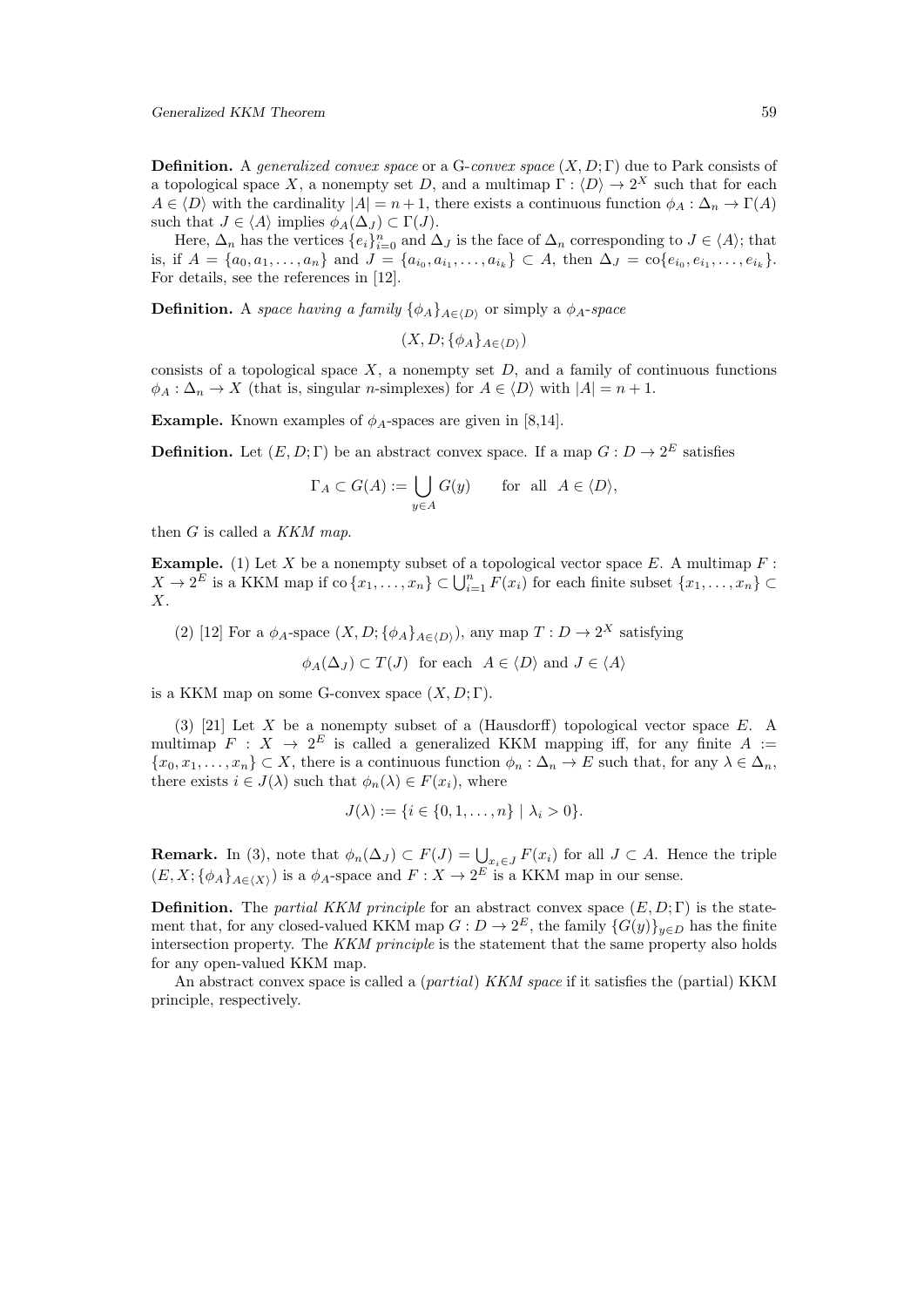## **3 Main theorem**

The following is a KKM theorem for  $\phi_A$ -spaces in [8], whose proof is given here for the completeness:

**Theorem 3.1** For a  $\phi_A$ -space  $(X, D; {\phi_A}_{A \in \langle D \rangle})$ , let  $G: D \to 2^X$  be a KKM map with closed [*resp., open*] *values. Then {G*(*z*)*}<sup>z</sup>∈<sup>D</sup> has the finite intersection property.* (*More precisely,* for each  $N \in \langle D \rangle$  with  $|N| = n + 1$ , we have  $\phi_N(\Delta_n) \cap \bigcap_{z \in N} G(z) \neq \emptyset$ .

*Further, if*

(3)  $\bigcap_{z \in M} \overline{G(z)}$  *is compact for some*  $M \in \langle D \rangle$ *, then we have*  $\bigcap_{z \in D} \overline{G(z)} \neq \emptyset$ *.* 

*Proof.* Let  $N = \{z_0, z_1, \ldots, z_n\}$ . Since *G* is a KKM map, for each vertex  $e_i$  of  $\Delta_n$ , we have  $\phi_N(e_i) \in G(z_i)$  for  $0 \leq i \leq n$ . Then  $e_i \mapsto \phi_N^{-1}G(z_i)$  is a closed [resp., open] valued map such that  $\Delta_k = \text{co}\{e_{i_0}, e_{i_1}, \dots, e_{i_k}\} \subset \bigcup_{j=0}^k \phi_N^{-1}G(z_{i_j})$  for each face  $\Delta_k$  of  $\Delta_n$ . Therefore, by the original KKM principle,  $\Delta_n \supset \bigcap_{i=0}^n \phi_N^{-1} G(z_i) \neq \emptyset$  and hence  $\phi_N(\Delta_n) \cap (\bigcap_{z \in N} G(z)) \neq \emptyset$ . The second conclusion is clear.

**Corollary 3.1** [21, Theorem 2.1] *Let X be nonempty and compact subset of a Hausdorff topological vector space*  $E$ *, a multimap*  $F: X \to 2^X$  *be a closed-value generalized KKM map, and X have the fixed point property. Then*  $\bigcap_{x \in X} F(x) \neq \emptyset$ *.* 

Note that the Hausdorffness of *E* and the fixed point property of *X* are redundant.

**Corollary 3.2** [21, Corollary 2.1] *Let X be a nonempty, convex, and compact subset of a locally convex Hausdorff topological vector space*  $E$ *, and a multimap*  $F: X \to 2^X$  *be a closedvalue generalized KKM-map. Then*  $\bigcap_{x \in X} F(x) \neq \emptyset$ *.* 

Note that the local convexity and Hausdorffness of *E* are redundant.

For a set *D*, a topological space *E*, and a multimap  $G: D \to 2^E$ , consider the following related four conditions:

- $\left(\text{a}\right) \bigcap_{z \in D} \overline{G(z)} \neq \emptyset \text{ implies } \bigcap_{z \in D} G(z) \neq \emptyset.$
- (b)  $\bigcap_{z \in D} \overline{G(z)} = \overline{\bigcap_{z \in D} G(z)}$  (*G* is *intersectionally closed-valued* [5]).
- (c)  $\bigcap_{z \in D} \overline{G(z)} = \bigcap_{z \in D} G(z)$  (*G* is *transfer closed-valued*).
- (d) *G* is closed-valued.

In [5], its authors noted that (a)  $\Leftarrow$  (b)  $\Leftarrow$  (c)  $\Leftarrow$  (d), and gave examples of multimaps satisfying (b) but not (c). Therefore it is a proper time to deal with condition (b) instead of (c) in the KKM theory.

Recall that the following general KKM theorem in [16-19] generalizes Theorem 3.1:

**Theorem 3.2** *Let*  $(E, D; \Gamma)$  *be a partial KKM space and*  $G: D \to 2^E$  *a map such that* (1)  $\overline{G}$  *is a KKM map* [*that is,*  $\Gamma_A \subset \overline{G}(A)$  *for all*  $A \in \langle D \rangle$ ]*; and*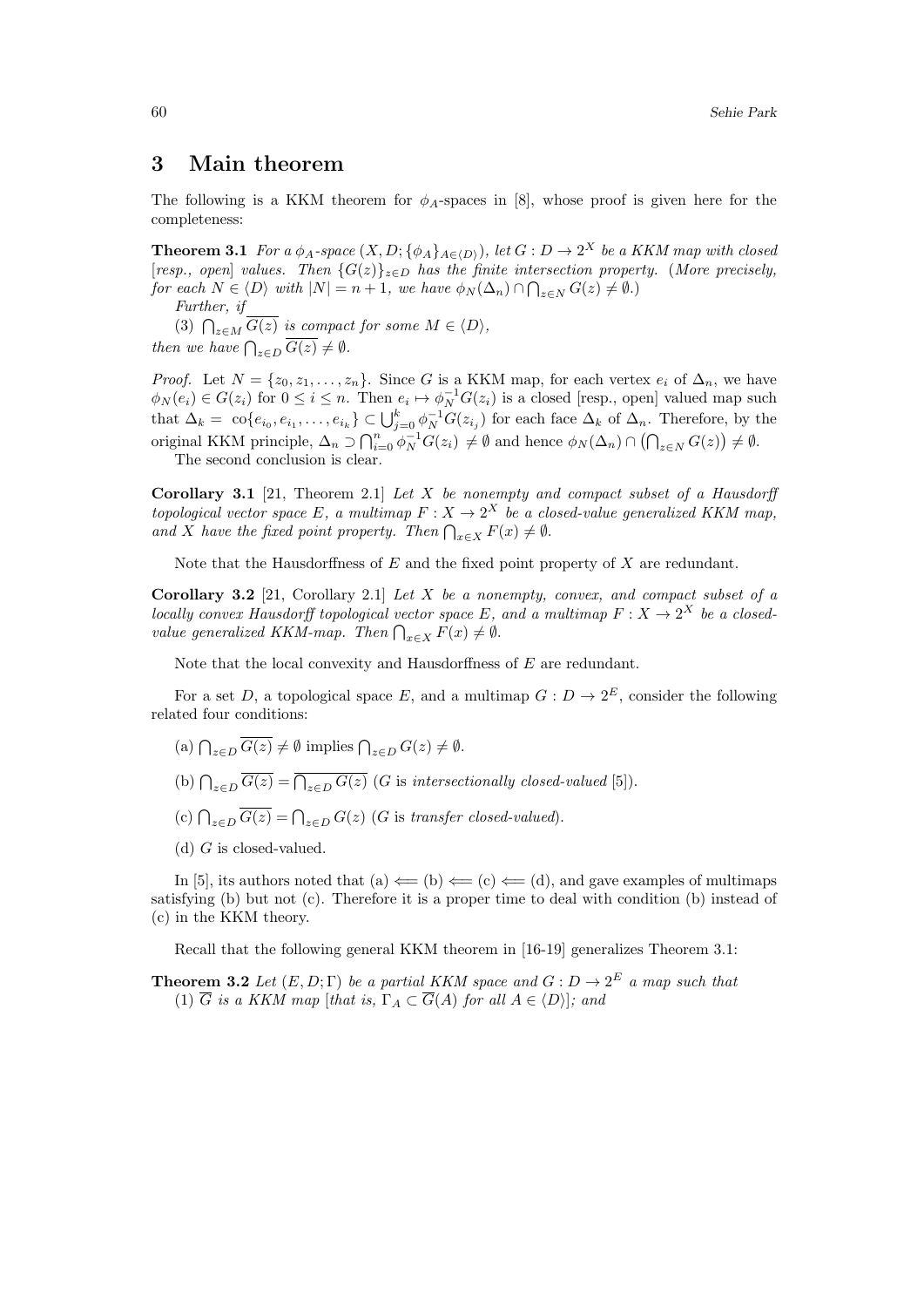(2) *there exists a nonempty compact subset K of E such that either*

(i)  $\bigcap_{z \in M} \overline{G(z)} \subset K$  *for some*  $M \in \langle D \rangle$ *; or* 

(ii) *for each*  $N \in \langle D \rangle$ *, there exists a compact*  $\Gamma$ *-convex subset*  $L_N$  *of*  $E$  *relative to some*  $D' \subset D$  *such that*  $N \subset D'$  *and* 

$$
\overline{L_N} \cap \bigcap_{z \in D'} \overline{G(z)} \subset K.
$$

*Then we have*  $K \cap \bigcap_{z \in D} \overline{G(z)} \neq \emptyset$ *.* 

*Furthermore,*

(*a*) *if G is transfer closed-valued, then*  $K \cap \bigcap \{G(z) \mid z \in D\} \neq \emptyset$ ;  $(\beta)$  *if G is intersectionally closed-valued, then*  $\bigcap \{G(z) \mid z \in D\} \neq \emptyset$ .

# **4 Some Applications**

### **4.1 Ky Fan Minimax Inequality**

Here we give a new usage of  $\phi_A$ -spaces: In [3], its author gave a necessary and sufficient condition for the existence of a pure-strategy Nash equilibrium for non-cooperative games in topological spaces. He adopted the following concept:

**Definition.** Let *X* be a topological space, and  $D, Y \subset X$ . A real function  $f: X \times Y \to \mathbb{R}$ is said to be *C*-*quasiconcave* on *D* if, for any  $N = \{x^0, x^1, \ldots, x^n\} \in \langle D \rangle$ , there exists a continuous map  $\phi_N : \Delta_n \to Y$  such that

$$
\min\{f(x^i, \phi_N(\lambda)) \mid i \in J\} \le f(\phi_N(\lambda), \phi_N(\lambda))
$$

for all  $\lambda := (\lambda_0, \lambda_1, \ldots, \lambda_n) \in \Delta_n$ , where  $J := \{i \mid \lambda_i \neq 0\}$ .

Note that  $(Y, D; {\phi_N}_{N \in (D)})$  is a  $\phi_A$ -space.

By Propositions 1 and 2 in [3], the *C*-quasiconcavity unifies the diagonal transfer quasiconcavity (weaker than quasiconcavity) [1] and the *C*-concavity (weaker than concavity) [4].

In [21], the *C*-quasiconcavity is called generalized quasiconcavity.

In [20], we obtained the following generalization of the Fan minimax inequality:

**Theorem 4.1** [20, Theorem 4.11] *Let X be a topological space, D a nonempty subset of X, and*  $f, g: X \times X \rightarrow \mathbb{R}$ *. Assume that:* 

(1)  $f \leq g$  *on*  $X \times X$ ;

(2) there exist  $x^1, \ldots, x^n \in D$  such that  $K = \bigcap_{i=1}^n \overline{G(x^i)}$  is compact where  $G(x) = \{z \in$ *X*  $| f(x, z) \leq \mu$  *and*  $\mu = \sup_{y \in X} g(y, y)$ ;

(3)  $g|_{D\times X}$  *is*  $C$ *-quasiconcave on*  $D$ *; and* 

(4) for each  $x \in D$ ,  $\{y \in X \mid f(x, y) \leq \mu\}$  is intersectionally closed [resp., transfer closed]. *Then there exists*  $\tilde{z} \in X$  [*resp.,*  $\tilde{z} \in K$ ] *such that* 

$$
\sup_{x \in D} f(x, \tilde{z}) \le \sup_{y \in X} g(y, y)
$$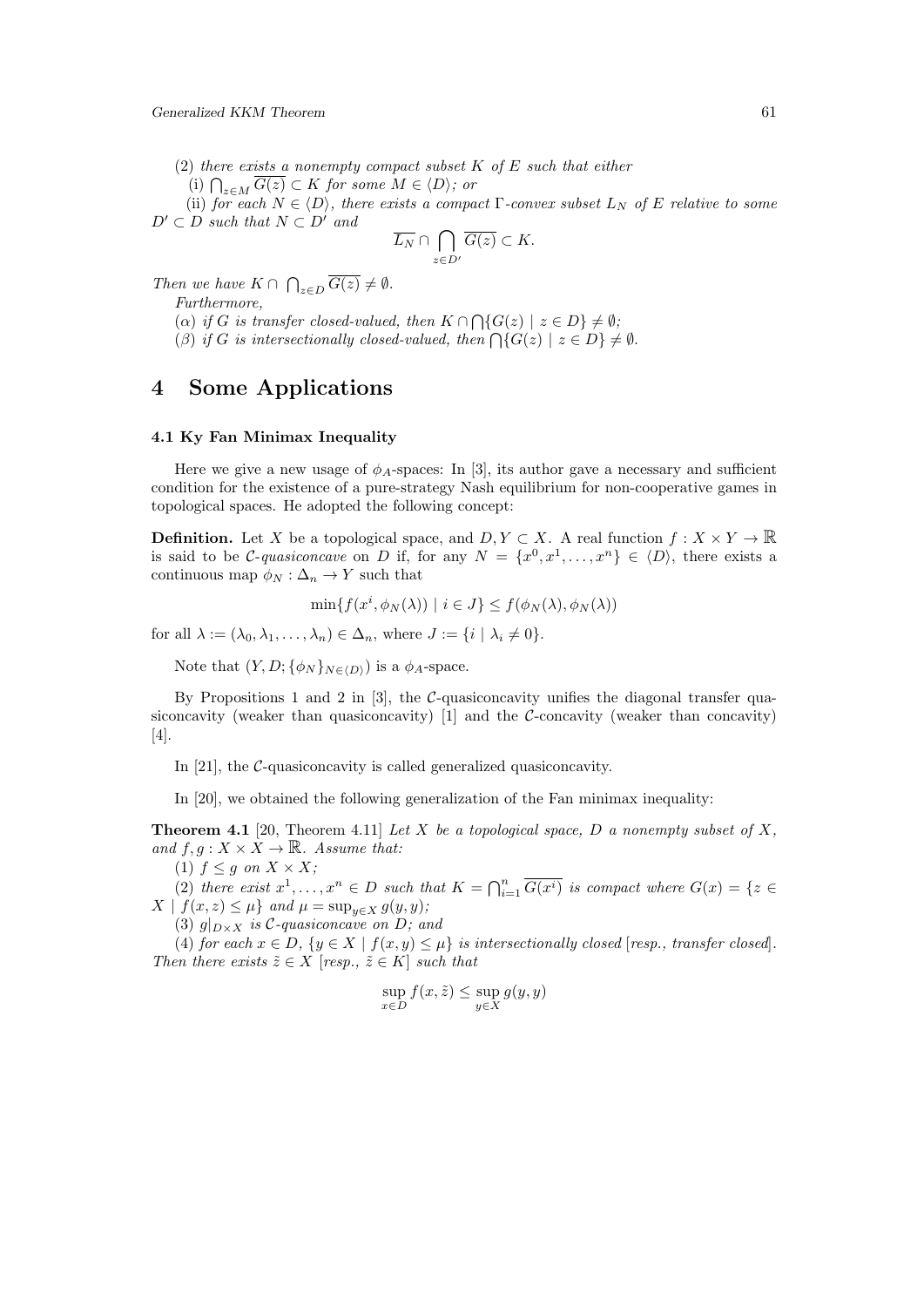*holds.*

From Theorem 4.1, we have the following useful result:

**Corollary 4.1** [2, Corollary 3.1] *Let X be a compact topological space, D be a nonempty* subset of X, and  $g: X \times X \to R$ . Suppose  $g|_{D \times X}$  is C-quasiconcave on D, and the function  $y \mapsto g(x, y)$  *is l.s.c. for each*  $x \in D$ *. Then* 

$$
\min_{y \in X} \sup_{x \in D} g(x, y) \le \sup_{y \in X} g(y, y).
$$

Next an existence theorem of solution for Ky Fan minimax inequality was proved.

**Corollary 4.2** [21, Theorem 3.1] *Let X be a nonempty and compact subset of a* (*Hausdorff*) *topological vector space E, and X have the fixed point property. A function*  $f: X \times X \to \mathbb{R}$ *satisfies*

(i) *for any fixed*  $y \in X$ ,  $x \mapsto f(x, y)$  *is lower semicontinuous;* 

(ii) *for any fixed*  $x \in X$ ,  $y \mapsto f(x, y)$  *is*  $\mathcal{C}\text{-}quasiconcave on X$ ;

(iii) *for any*  $x \in X$ ,  $f(x, x) \leq 0$ .

*Then there exists*  $x^* \in X$  *such that*  $f(x^*, y) \leq 0$  *for any*  $y \in X$ *.* 

Note that Hausdorffness of *E* and the fixed point property of *X* are redundant.

### **4.2 Vector Ky Fan Minimax Inequality**

As in [21, Section 3.2], we obtain a vector Ky Fan minimax inequality.

**Definition** [21, Definition 3.2] Let *X* be a Hausdorff topological space, *Z* be a Hausdorff topological vector space with nonempty, convex, closed, and pointed cone *P* with Int  $P \neq \emptyset$ , and  $D, Y \subset X$ . A function  $f: X \times Y \to Z$  is called *C-P*-quasiconcave on *A* iff, for any finite subset  $\{x_0, x_1, \ldots, x_n\}$  of *D*, there exists a continuous mapping  $\phi_n : \Delta_n \to Y$  such that, for any  $\lambda = (\lambda_0, \lambda_1, \dots, \lambda_n) \in \Delta_n$ , there exists  $i \in J(\lambda)$  such that

$$
f(\phi_n(\lambda), \phi_n(\lambda)) \in f(x_i, \phi_n(\lambda)) + P,
$$

where  $J(\lambda) := \{i \in \{0, 1, \ldots, n\} \mid \lambda_i > 0\}$ .

In [21], the *C*-*P*-quasiconcavity is called the generalized *P*-quasiconcave. In the above definition, note that  $(Y, D; \{\phi_n\})$  is a  $\phi_A$ -space.

**Definition** [21, Definition 3.3] Let *X* be a Hausdorff topological space, *Z* be a Hausdorff topological vector space with nonempty, convex, closed, and pointed cone *P* with Int  $P \neq \emptyset$ . A vector-valued function  $f: X \to Z$  is called *P*-continuous at  $x_0 \in X$  iff, for any open neighborhood *V* of the zero element in *Z*, there exists an open neighborhood *U* of  $x_0$  in *X* such that, for any  $x \in U$ ,  $f(x) \in f(x_0) + V + P$ . In particular, f is called P-continuous on X iff *f* is *P*-continuous at every point of *X*.

**Theorem 4.2** *Let X be a nonempty and compact subset of a Hausdorff topological vector space E, and Z be a Hausdorff topological vector space with nonempty, convex, closed, and pointed cone P with* Int  $P \neq \emptyset$ *. A mapping*  $f : X \times X \rightarrow Z$  *satisfies*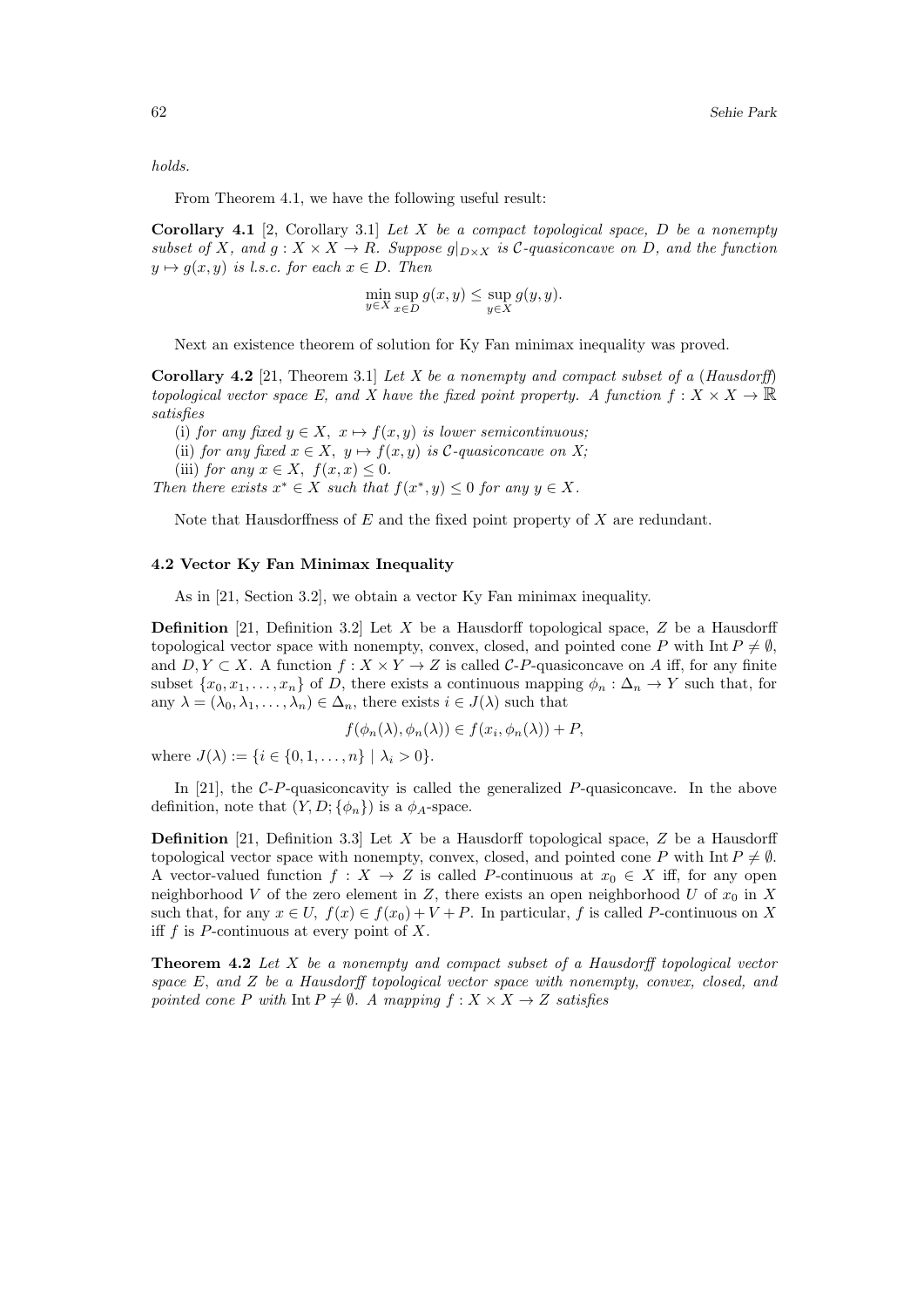- (i) *for any fixed*  $y \in X$ ,  $x \mapsto f(x, y)$  *is P-continuous*;
- (ii) *for any fixed*  $x \in X$ ,  $y \mapsto f(x, y)$  *is*  $\mathcal{C}$ *-P-quasiconcave on X;*
- (iii) *for any*  $x \in X$ ,  $f(x, x) \notin \text{Int } P$ .
- *Then there exists*  $x^* \in X$  *such that*  $f(x^*, y) \notin \text{Int } P$  *for any*  $y \in X$ *.*

*Proof.* Just follow the proof of [21, Theorem 3.2] and apply Theorem 3.1 instead of Corollary 3.1 [21, Theorem 2.1].

Note that Theorem 4.2 was given as [21, Theorem 3.2] under an extra assumption that *X* has the fixed point property.

### **4.3 Generalized Ky Fan Section Theorem**

The following is one of our versions of Fan's geometric lemma:

**Theorem 4.3** [17, Corollary 5.2] *Let*  $(X, D; \Gamma)$  *be a compact partial KKM space and*  $A \subset \Gamma$  $X$  *× X, C* ⊂ *D × X. Suppose that* 

 $(1)$   $(x, x) \in A$  *for every*  $x \in X$ ;

(2) *for each*  $z \in D$ ,  $\{y \in X \mid (z, y) \in C\}$  *is intersectionally closed;* 

(3) for any fixed  $y \in X$ ,  $\text{co}_{\Gamma}\{z \in D \mid (z, y) \notin C\} \subset \{x \in X \mid (x, y) \notin A\}$ .

*Then there exists a point*  $y_0 \in X$  *such that*  $D \times \{y_0\} \subset C$ *.* 

Note that [21, Theorem 3.3] is a particular form of Theorem 4.3 for a  $\phi_A$ -space  $(X; {\phi_A}_{A \in (X)})$ with the redundant fixed point property of *X*.

### **4.4 Other applications**

In Subsections 3.4 and 3.5 in [21], its authors are concerned with

- 3.4 Generalized Variational Relation Problems; and
- 3.5 Multiobjective Game and *N*-person Noncooperative Game.

In these subsections, they obtain Theorems 3.4–3.6 with a redundant assumption that *X* has the fixed point property. These results can also be generalized by our method in this paper.

# **5 Conclusion**

In this paper, based on recent works on the KKM theory, we show that the KKM type theorem and all results in [21] are consequences of an already known result for  $\phi_A$ -spaces. As applications, some existence theorems of solutions for (vector) Ky Fan minimax inequality, Ky Fan section theorem, variational relation problems, *n*-person noncooperative game, and *n*-person noncooperative multi-objective game in [21] can be all generalized and improved by eliminating redundant restrictions.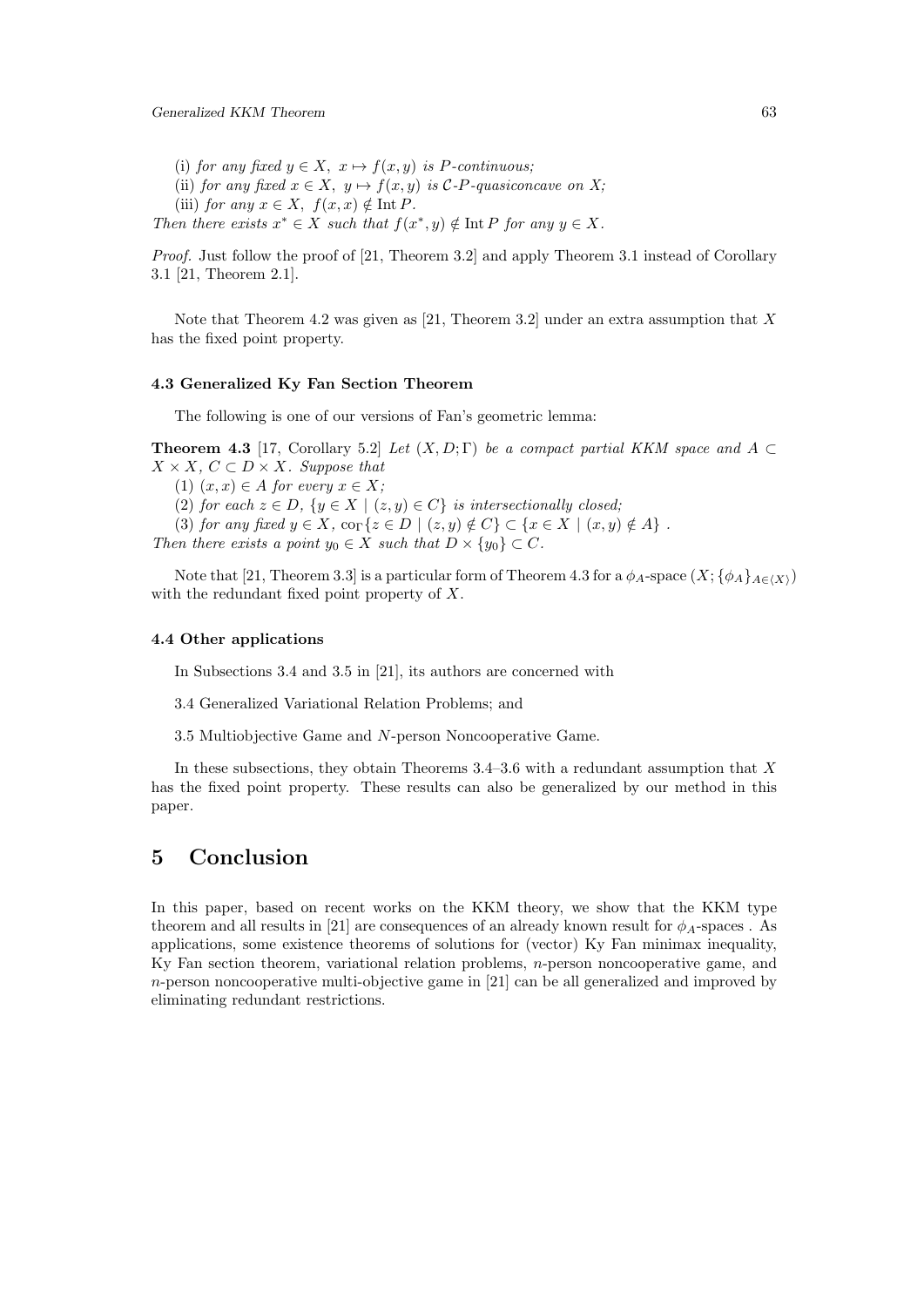# **References**

- [1] M. Baye, G. Tian, and J. Zhou, Characterizations of the existence of equilibria in games with discontinuous and non-quasiconcave payoffs, *Rev. Econom. Stud.* **60** (1993), 935– 948.
- [2] S.-Y. Chang, Inequalities and Nash equilibria, *Nonlinear Anal.* **73** (2010), 2933–2940.
- [3] J.-C. Hou, Characterization of the existence of a pure-strategy Nash equilibrium, *Appl. Math. Lett.* **22** (2009), 689–692.
- [4] W. K. Kim and K. H. Lee, The existence of Nash equilibrium in *N*-person games with *C*-concavity, *Comput. Math. Appl.* **44** (2002), 1219–1228.
- [5] D. T. Luc, E. Sarabi, and A. Soubeyran, Existence of solutions in variational relation problems without convexity, *J. Math. Anal. Appl.* **364** (2010), 544–555.
- [6] S. Park, Ninety years of the Brouwer fixed point theorem, *Vietnam J. Math.* **27** (1999), 187–222.
- [7] S. Park, Elements of the KKM theory for generalized convex spaces, *Korean J. Comp. Appl. Math.* **7** (2000), 1–28.
- [8] S. Park, Remarks on KKM maps and fixed point theorems in generalized convex spaces, *CUBO, Math. J.* **10** (2008), 1–13.
- [9] S. Park, Elements of the KKM theory on abstract convex spaces, *J. Korean Math. Soc.* **45** (2008), 1–27.
- [10] S. Park, Equilibrium existence theorems in KKM spaces, *Nonlinear Anal.* **69** (2008), 4352–4364.
- [11] S. Park, New foundations of the KKM theory, *J. Nonlinear Convex Anal.* **9** (2008), 331–350.
- [12] S. Park, Comments on the KKM theory on *ϕA*-spaces, *PanAmerican Math. J.* **18** (2008), 61–71.
- [13] S. Park, Fixed point theory of multimaps in abstract convex uniform spaces, *Nonlinear Anal.* **71** (2009), 2468–2480.
- [14] S. Park, The KKM principle in abstract convex spaces: Equivalent formulations and applications, *Nonlinear Anal.* **73** (2010), 1028–1042.
- [15] S. Park, Applications of the KKM theory to fixed point theory, *J. Nat. Acad. Sci., ROK, Nat. Sci. Ser.* **50** (2011), 21–69.
- [16] S. Park, A genesis of general KKM theorems for abstract convex spaces, *J. Nonlinear Anal. Optim.* **2** (2011), 133–146.
- [17] S. Park, New generalizations of basic theorems in the KKM theory, *Nonlinear Anal.* **74**  $(2011), 3000 - 3010.$